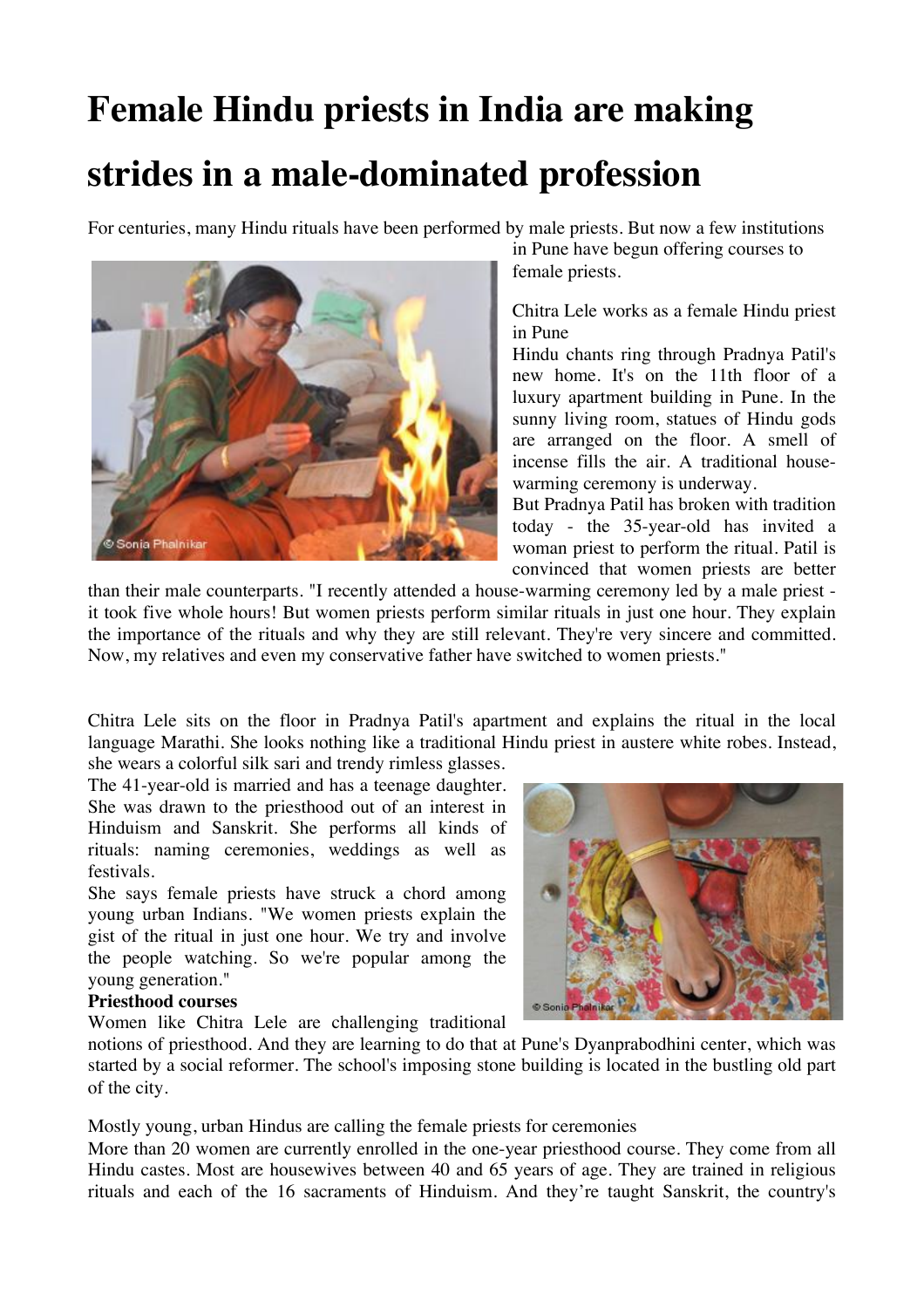classical language in which the Hindu religious mantras are chanted - and which few Indians understand.

"We have a great pleasure that women who are learning here are performing outside in society very confidently. They are progressive but they still preserve our ancient traditions and culture also", says Aarya Joshi, teacher of the course. The 30-year-old explains that women priests largely perform religious ceremonies at private homes – not at temples. And they don't perform funerals or death rites either. They are more widely accepted in big cities than in more conservative rural India. Joshi is a Sanskrit researcher herself. She's working on her doctorate on Hindu ancestral worship. She points out that Hinduism has never barred women from performing religious rites. There's even



mention of them in ancient religious writings. But later men came to dominate the profession. They declared that priests could only be male and only from a particular Hindu caste. That thinking prevails till today.

"The problem occurs because I think that people don't have an exact idea of women priesthood", says Joshi. "They don't know that this is an ancient tradition for the past 5,000 years. It's a typical orthodox mindset. Some 25 percent of the people aren't ready to accept women priesthood. But we think it will change with the period of time, so we have to wait for that."

## EDUCATION **Starting Vedic Studies**

*Backed by scripture, girls get their sacred thread* V.L. Manjul, Pune, India

Ten young brahmin girls received their *upanayana*, or thread ceremony, commencing the study of the *Vedas*, on April 2, 2000. Normally this rite of passage is only for boys and not allowed for girls. This was the first ceremony of its kind for girls in Pune, India. The followers of Shankar Seva Samiti organized it with Vedamurti Karmabalekar Shastri as the officiating priest. The girls came with their parents and were initiated into the Gayatri Mantra by their fathers. Many orthodox Hindus are against this concept, but the women priests showed them ample literary references to women's thread ceremonies and *Vedic* study in the ancient *Vedic* culture.

It was about 25 years ago, in the Ahmednagar district, that the Shanker Seva Samiti organization began teaching women the *Vedas* as well as training them as priests. Now around 10,000 women are qualified priests. Many are even more popular in the community than their male counterparts because of their enthusiasm, concentration and devotion in doing worship.

In all four *Vedas*, there are references to women ascetics reciting Vedic hymns and even creating mantras. The names of Apala, Ghosha, Shashwati and Indrani are popular in the *Vedas*. In the *Upanishads*, Gargi and Maitraiyee are famous women ascetics. The *Rig Veda* (10.109.4) says, "When a brahmin's wife wears the auspicious thread, she becomes very popular."

Other scriptures also mention women wearing the sacred thread. In the *Harit Smriti* it says, "Brahmin women have the right to a sacred thread ceremony, a fire ceremony, the study of *Vedas* and a right to sacred begging." The *Yama Smriti* says, "Performing the thread ceremony for young girls, studying *Vedas* and recitation of Gayatri Mantra was allowed in ancient times."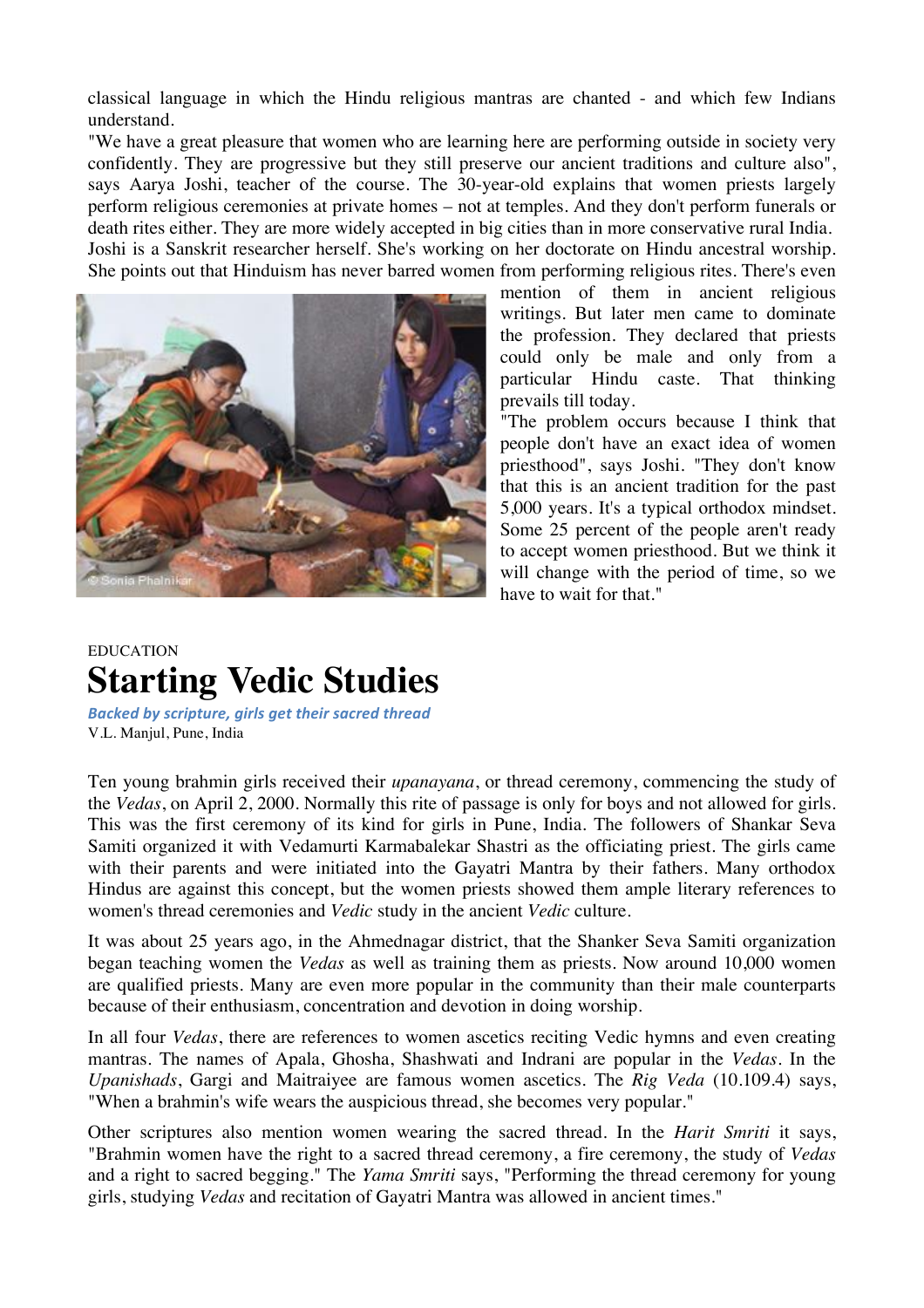Paraskar Grihya Sutra (4th-5th century) states, "Those females who have undergone the thread ceremony and those who have not should sleep on their left side with their heads towards the east."

P.V. Kane, in the *History of Dharmasastra,* afforded this topic three-and-a-half pages. Writes Kane: "An interesting question is whether women ever had *upanayana* performed, or whether they had to wear the sacred thread. *Harita Dharmasutra,* as quoted in the *Smriti-candrika,* says, 'There are two sorts of women. Those who are *bramavadinis* (students of sacred lore) and those that are *sadyovadhus* (who marry straightaway). Out of these, *brahmavadinis* have to go through *upanayana*, keeping fire, *Vedic* study and begging in one's house (under the parents' roof). But in the case of *sadyovadhus*, when their marriage is drawing near, the mere ceremony of *upanayana* should somehow be performed and then their marriage should be celebrated. Therefore bramavadini women had *upanayana* performed in the eighth year from conception, then studied Vedic lore and finished student-hood at the age of puberty.' "

Kane continues, "*Yama smriti* says, 'In former ages, tying of the sacred thread was desired in the case of maidens. They were taught the *Vedas* and made to recite the sacred Gayatri verse.'" Kane also indicates that *Manusmriti*, confirmed the performance of *upanayana* for girls but hinted to its going out of practice.

Though too many neglect their duties, this initiation indicates a growing interest and that a significant number faithfully follow their disciplines. The future sucess of the girls' as well as boys' *upanayana* depends on how well they study the *Vedas* and follow their disciplines.

**V.L. Manjul**, e-mail:vasudeomanjul@hotmail.com

In Pune, female priests have become quite popular

#### **Mixed reactions**

On the hot, busy street outside the school, people are divided about whether women should work as priests.

"I don't think women should be conducting religious ceremonies. Our culture doesn't allow it. That's how it's always been," says one man. But another one is more open: "I don't have a problem with women priests. But I think it's bad if they conduct religious ceremonies during menstruation. It's impure." A woman adds, "I think it's good if women work as priests. As a woman, you feel less scared talking to them than you do to male priests."

#### **Male resistance**

Back at the school, Joshi says the main opposition to women priests usually comes from the male clergy. "Actually male priests, who are performing rituals in the traditional ways, have a great worry about their source of income because this is their bread and butter."

Anand Pandharpure agrees. He's been working as a priest for the last 20 years, having been trained at an early age by his own father. He says that to become a Hindu priest, men have to undergo rigorous daily training at special religious schools for at least 7 to 8 years. The 40-year-old is dismissive of what he calls "priesthood light" courses for women.

"You face many complex questions as a Hindu priest", says Pandharpure. "But women often can't answer them because they only get superficial training. And I think people are being fooled when so-called women priests shorten religious rituals. It's more like entertainment. It gives priesthood a bad name."

Pandharpure is dressed in the traditional clothes of a Hindu priest – a white dhoti and a black peaked cap. He rejects the idea that women priests pose a threat to him and his male colleagues. "Women often turn to priesthood after 40, once their kids have grown up, and they have nothing to do. But I don't think that's right. Priesthood is not just a hobby. It's an important responsibility. For